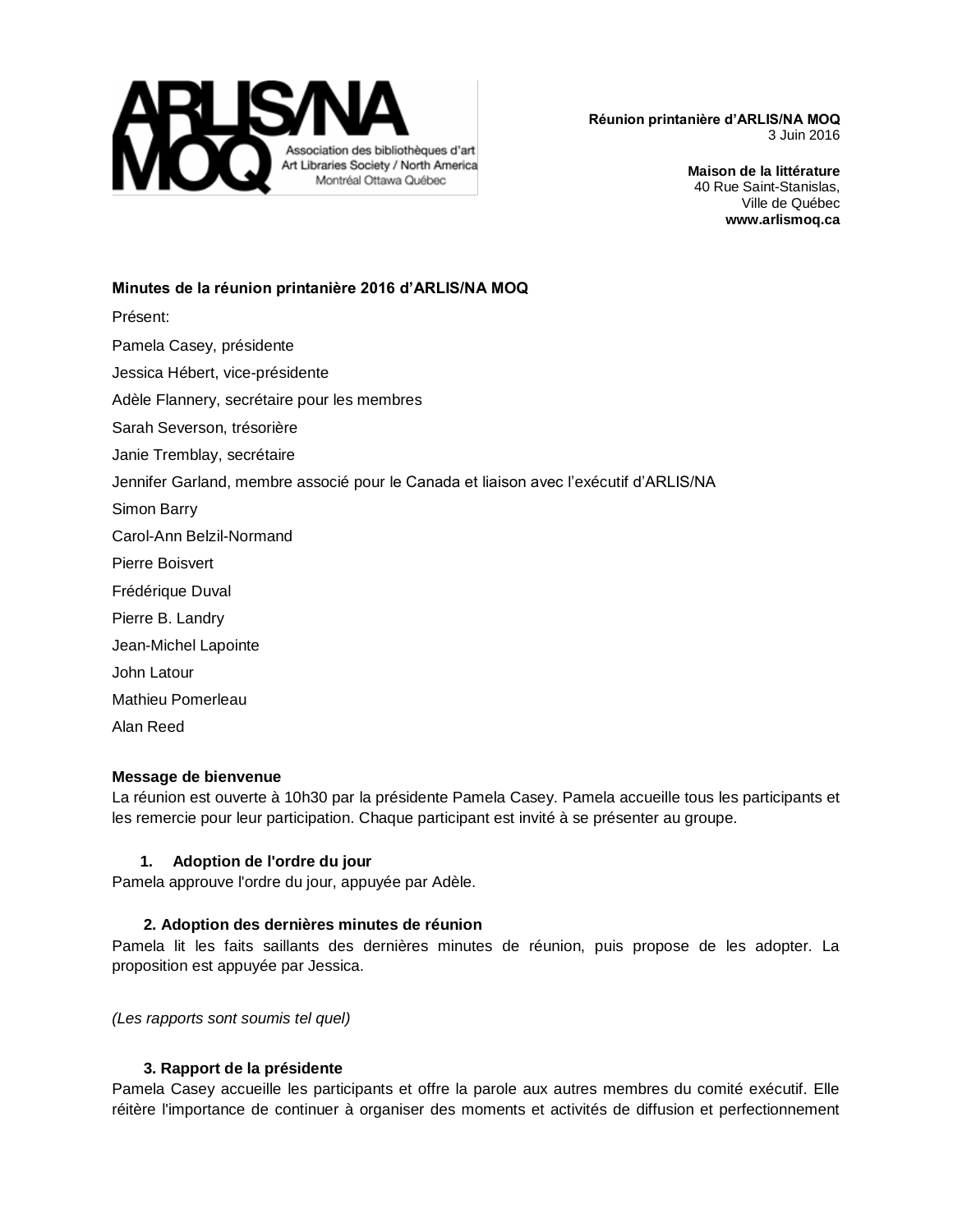

> **Maison de la littérature** 40 Rue Saint-Stanislas, Ville de Québec **www.arlismoq.ca**

professionnelle, afin d'encourager le recrutement de nouveaux membres. Ceci nous aidera a continuer à augmenter les fonds de notre section, des montants importants pour continuer à offrir nos bourses de perfectionnement professionnelles, les possibilités de réseautage et les coûts associés à l'impression du MOQDOC.

(Les rapports sont tel qu'ils étaient soumis.)

## **4. Le rapport de la vice-présidente**

Les derniers mois ont été une période très mouvementée et intéressante pour l'exécutif d'ARLIS/NA MOQ. Dans mon rôle de vice-président, j'ai entamé un projet spécial d'une refonte et réorganisation du site web. L'ancien comité du site web a été dissous, mais plusieurs membres ont encore un rôle dans le développent et maintien du site web : John Latour s'occupe toujours du rôle d'administrateur en faisant les renouvèlements annuels de l'hébergement et du domaine ; Renata Guttman participe au projet spécial et Corina MacDonald aide de façon ad hoc avec les conseils informatiques.

#### **a. Projet spécial – site web**

Le comité du projet spécial du site web comprend Renata Guttman, Alan Reed, Adèle Flannery et Danuta Sierhuis. L'objectif de ce projet était d'améliorer la navigation du site web et de simplifier l'organisation des contenus pour une meilleure utilisation. Le comité s'est réuni à deux reprises pour proposer une nouvelle structure d'information et discuté des priorités du site et son rôle dans l'association d'ARLIS. Le comité a établi les priorités, qui étaient de mettre en évidence les points suivantes : qui nous sommes, ce que nous faisons et comment adhérer à ARLIS. Le site web joue également un rôle important en tant qu'archive de nos activités, nouvelles et rapports. Nous aimerions trouver une façon de réorganiser l'information et de rendre le tout plus clair et visuellement attirant. Nous avons décidé de rester avec WordPress, mais de changer le thème, pour avoir un design qui est plus à jour et qui sera adapté aux tablettes et téléphones cellulaires. Nous sommes en train de choisir le nouveau thème et la prochaine étape sera d'aménager le contenu vers le nouveau site, de modifier certains textes et de mettre en œuvre certains éléments de personnalisations. Corina MacDonald nous aidera avec les aspects techniques de ce projet. Le projet demande plus de travail que j'avais prévu au départ, mais je prévois que le nouveau site sera prêt pour l'automne 2017.

#### **5. Rapport de la responsable aux membres**

As of today, the membership stands at 34 paid members (among them there are 11 new members since fall 2016) and 19 pending payment. Total current members 59, assuming everyone renews.

We lost 4 members. One ex-member was generous enough to offer some insight into why she decided to leave, citing little sense of belonging, or interest in current activities, and too many emails. Her thoughtful reply is illuminating and fuels in the executive the desire to better connect with members and streamline procedures in order to prevent workflows and logistics from standing in the way of our shared passion.

After a late start with reminder send outs, in March and April I personally contacted all current members to update their contact information, reminding them to renew their membership and confirmed their interest in continuing to receive the paper version of the *MOQDOC* (following notification from a few members who decided to opt out in favour of the PDF).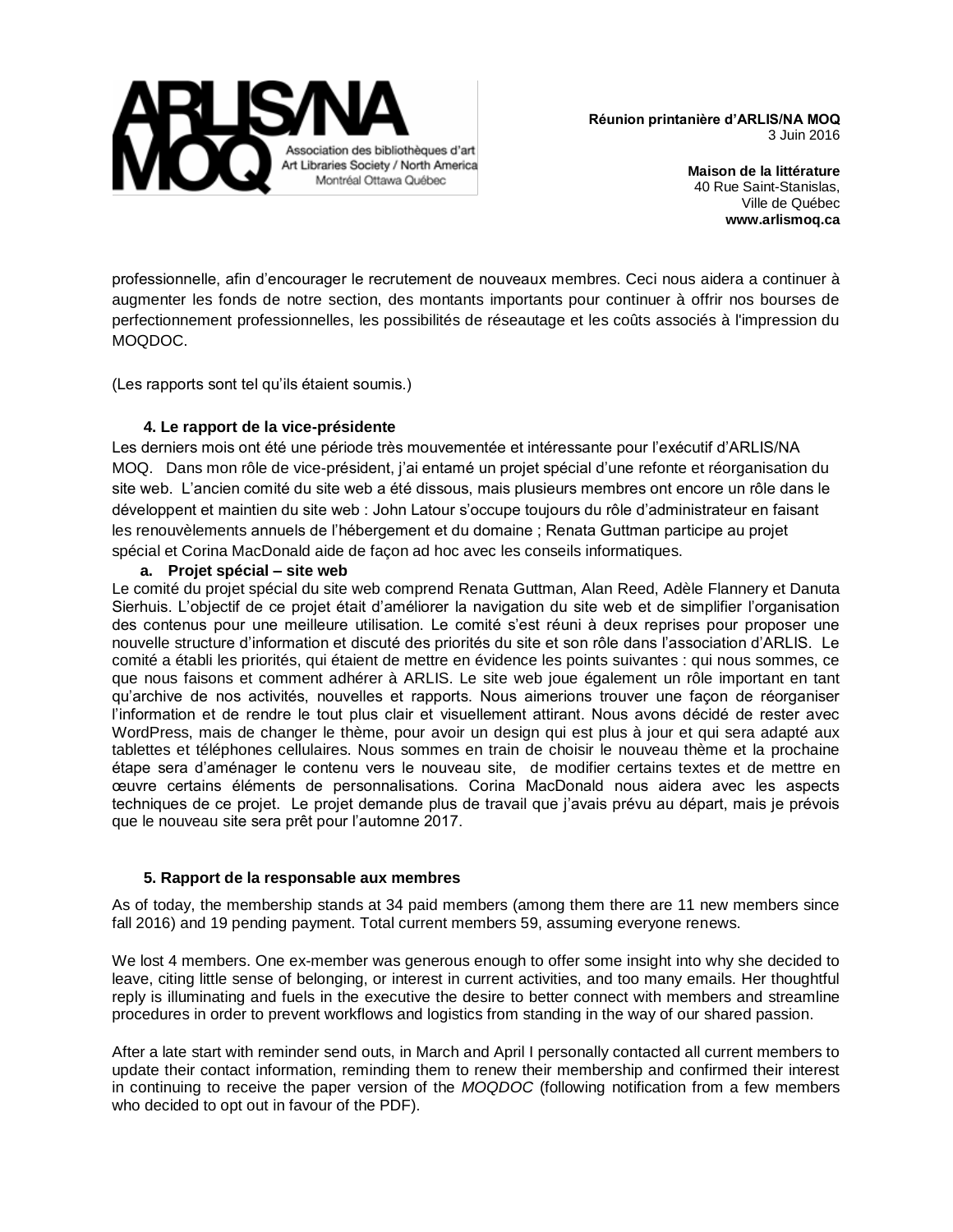

> **Maison de la littérature** 40 Rue Saint-Stanislas, Ville de Québec **www.arlismoq.ca**

It is possible that some members were unintentionally not contacted and did not receive the announcement via the new list-serv. If this is the case, I invite anyone who wishes to have their membership updated or who know of someone who hasn't been informed to contact me at [adele.flannery@gmail.com](mailto:adele.flannery@gmail.com) I've also reached out to individuals to invite them to [join the new list-serv](http://www.arlismoq.ca/nouveau-listserv-liste-de-diffusion/langswitch_lang/en/) to receive regular updates about membership and news from the executive.

In the future, renewal reminders will be sent following the Fall meeting for the next calendar year. This way, all the funds needed will be ready to support the bursaries, which are announced in the early part of the year in anticipation of the March ARLIS-NA conference.

With the help of the executive committee, membership documentation was updated, reorganized and consolidated. More specifically:

- A membership database was created in Excel to update member information, to track reminder and payment dates, *MOQDOC* send outs, list-serv subscriptions, and to facilitate mail merges;
- The [membership web form](http://www.arlismoq.ca/formulaire-dadhesion/langswitch_lang/en/) found under the *How to join* section of the website was updated to match the new simplified, fillable, [PDF membership form;](http://www.arlismoq.ca/wp-content/uploads/2016/04/2016_adh%C3%A9sion_membership_FR_EN.pdf)
- New-member welcome and renewal notices were updated;
- A calendar was created to track the timeline of activities over the course of the year.

In a continued effort to recruit new members, two activities took place in early 2016:

- a. for the second year, we reserved a table at the SIS-EBSI career fair at the end of March;
- b. the second edition of the CV design workshop took place at Artexte in April.

#### **a. Le salon de l'emploi EBSI-SIS**

The SIS-EBSI career fair was particularly successful in getting the word out about Arlis-MOQ thanks to the participation of Mathieu Pomerleau and Alan Reed, but also, Jessica Hébert who sent us many students from her Artexte table. Many students were unfamiliar with our association, therefore, many great conversations were had with fellow art lovers. We also learned about a class that presents associations at EBSI, with a contact now established we hope to participate in the future. The main goal at the career fair was to showcase our activities and promote our upcoming event, the CV design workshop.

#### **b. Atelier 'design' pour les CV**

The CV design workshop took place at the end of April and was also successful in meeting potential members while providing a useful service for emerging professionals. Hosted in Artexte's beautiful spaces, 8 people participated. Although fewer people attended than the previous year, more participants came to the 5 à 7. This is the time when we can really connect with the students on a personal level and get to know their needs as emerging professionals, while championing the benefits of being a member of Arlis-MOQ. Next year, we will aim to have the CV workshop take place in February in order to maximize participation from busy students. Special thanks to Jessica Hébert and Pamela Casey for helping to organise the day and to Artext for hosting.

#### **c. Promotion**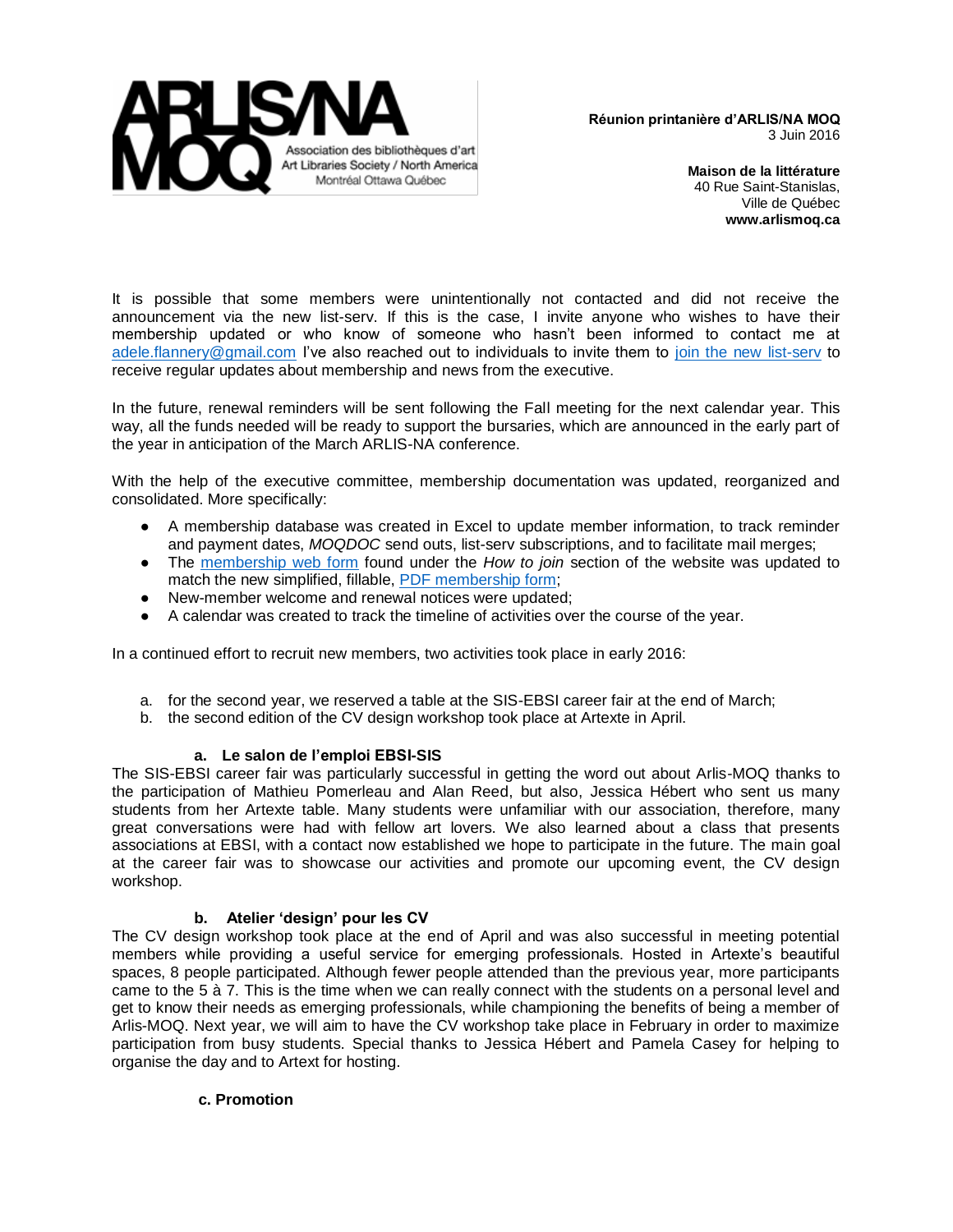

> **Maison de la littérature** 40 Rue Saint-Stanislas, Ville de Québec **www.arlismoq.ca**

The executive already has ideas for future activities spaced out throughout the year as we continue our effort to recruit students locally, as well as in Ottawa and Quebec.

Both of these recent activities made use of a new iteration of the recruitment poster developed during a special project with Jennifer Garland, as well as promotional pamphlets provided by ARLIS-NA. The latter required additional documentation to regionalize the information which prompted designer Adèle Flannery to create an insert with details on our local chapter and our contact points. This need also provided the opportunity to rethink the Arlis-MOQ branding. We piloted a branding prototype to stand out at the career fair among the other organisations. Painting the logo on a canvas cloth was particularly useful to identify us as an art-focused group. If it is appreciated by other members, it could be deployed to update our branding across all our platforms.

These two activities cemented in me the importance of word of mouth and establishing one on one interactions in helping potential members better understand the value of joining Arlis-MOQ. I would like to emphasize that although this recruitment strategy takes a dedicated amount of effort for each new recruit, I strongly believe that they will become long term, productive members.

In closing, I encourage all our members to be on the heals of their colleagues, who perhaps don't feel represented in larger association, to join our small but passionate group. I especially invite managers and directors to encourage their employees to join Arlis-MOQ. Thank you in advance for your continued dedication to Arlis-MOQ.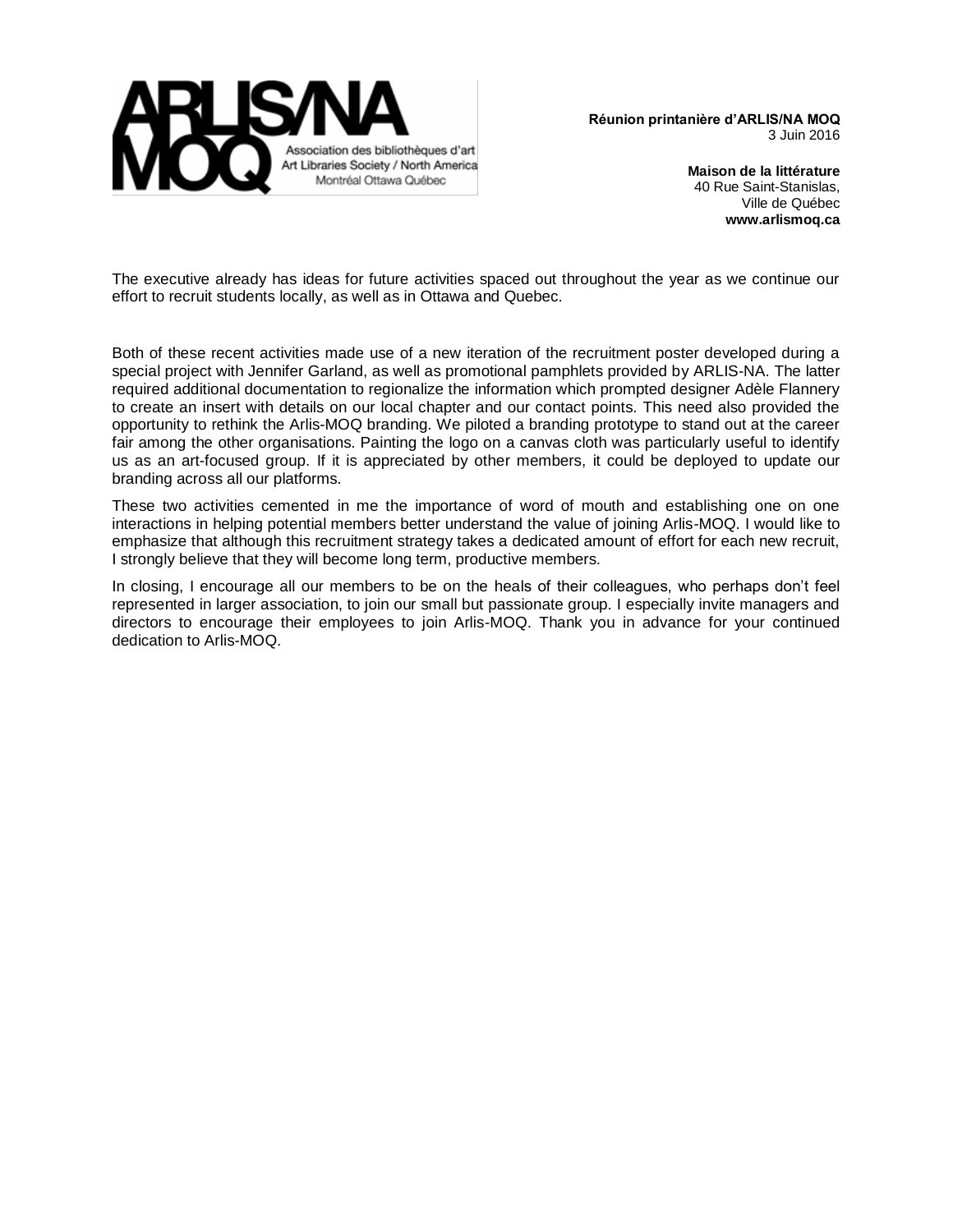

> **Maison de la littérature** 40 Rue Saint-Stanislas, Ville de Québec **www.arlismoq.ca**

#### **6. Rapport de la trésorière**

| <b>ARLIS/NA MOQ</b>                        | <b>Rapport Trésorier</b> |                |    |                            |
|--------------------------------------------|--------------------------|----------------|----|----------------------------|
|                                            |                          | <b>Actuals</b> |    | <b>Budget</b>              |
| SOLDE / BALANCE 01 january 2016            | \$                       | 1,563.48       |    |                            |
|                                            |                          |                |    |                            |
|                                            |                          |                |    |                            |
| DÉPÔTS / Revenues                          |                          |                |    |                            |
| Adhésion/Membership                        |                          | \$1,024.18     | \$ | 450.00                     |
| Inscription/Registration                   | \$                       | 30.00          | \$ | 300.00                     |
| <b>Dons/Donations</b>                      |                          |                | \$ | 200.00                     |
| Projet ponctuel/Special project            |                          |                |    |                            |
| DÉPÔT TOTAL / Total Revenues               |                          | \$1,054.18     | \$ | 950.00                     |
|                                            |                          |                |    |                            |
| <b>RETRAITS / Expenses</b>                 |                          |                |    |                            |
| Projet ponctuel/Special project            |                          |                |    |                            |
| <b>Bourses/Awards</b>                      |                          |                |    | \$(1,240.00)               |
| <b>Contributions ARLIS/NA</b>              | \$                       | (100.00)       |    |                            |
| Dépenses /Activities expenditu             | \$                       |                |    | $(130.99)$ \$ $(350.00)$   |
| Imprime de MOQDOC/ Printing                | \$                       |                |    | $(225.35)$ \$ $(450.00)$   |
| Site web/Web hosting                       | \$                       | (185.92)       |    |                            |
| Frais Mensuels / Banking Fees              | \$                       | $(18.75)$ \$   |    | (26.25)                    |
| <b>TOTAL DES RETRAITS / Total Expenses</b> | \$                       |                |    | $(661.01)$ \$ $(2,066.25)$ |
|                                            |                          |                |    |                            |
|                                            |                          |                |    |                            |
| SOLDE / BALANCE 03 juin 2016               | \$                       | 1,956.65       |    |                            |
|                                            |                          |                |    |                            |
| Expected SOLDE / BALANCE 31 decembre 2016  |                          |                | \$ | 840.40                     |
| Sach Jasm                                  |                          |                |    |                            |
|                                            |                          |                |    |                            |

Sam Ja  $03$ -Jun-16 Sarah Severson, trésorier/treasurer Date

Presentation of the actual expenditures for January to June 2016 and a new column for our expected or budgeted for revenues and expenses.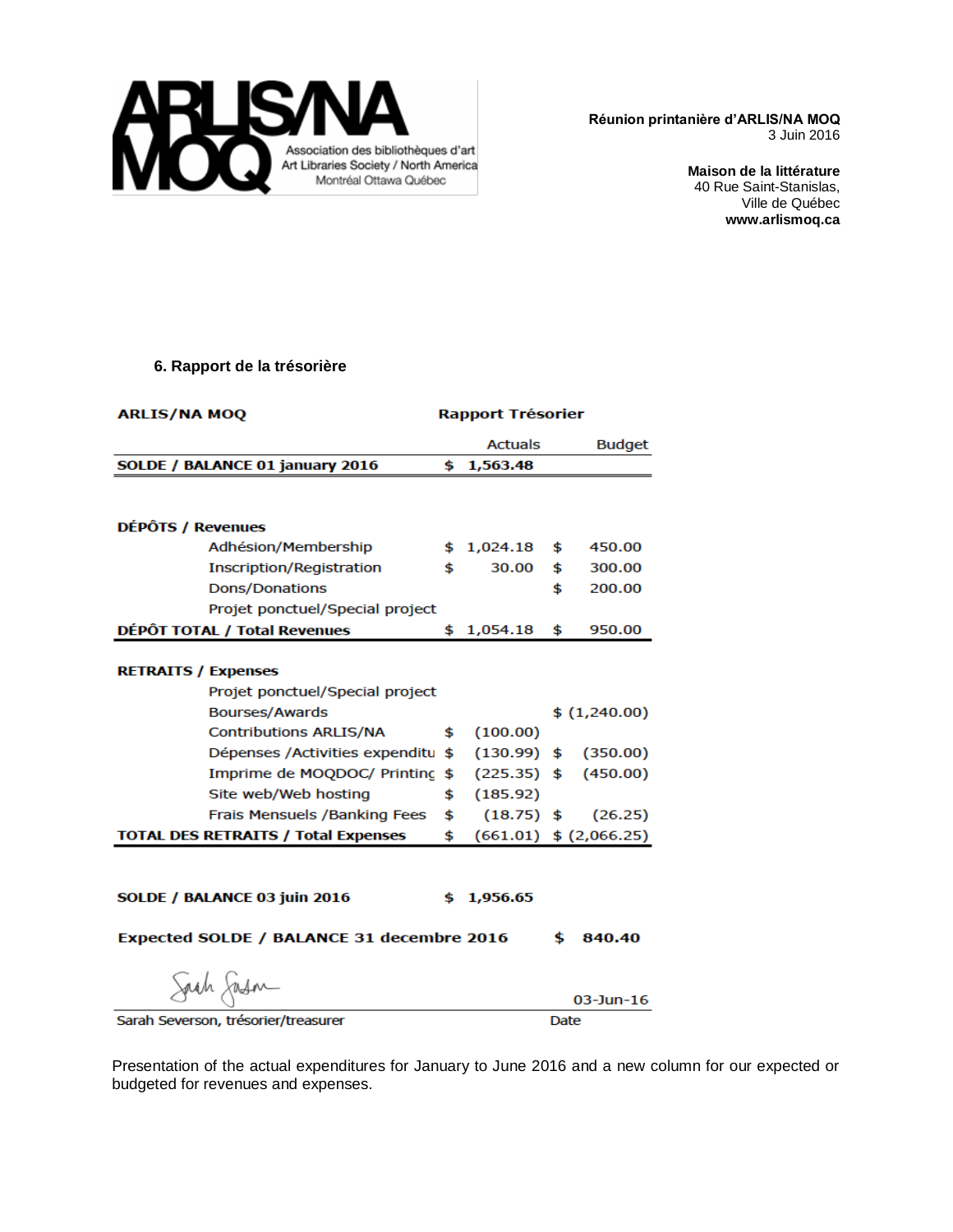

> **Maison de la littérature** 40 Rue Saint-Stanislas, Ville de Québec **www.arlismoq.ca**

We are running at a deficit. This is something recurrent that has been recorded before but we are running out of savings. According to my estimates, and these are conservative estimates, we will end this year with about 850\$ in our account. This means that next year without an increase of revenues we will not be able to cover our yearly expenditures. In Fall 2016, we should plan a discussion at our MOQ meeting on how to address this. We have options: bringing in more money or lowering our expenditures. While our expenditures are generally low, such as our meetings, events, and the printing of the MOQDOC, our professional development awards mean that our outgoings are high. Should anyone be interested in seeing our full statement of accounts, it can be shared.

## **7. Rapport de la secrétaire**

Je suis la nouvelle secrétaire, entrée en fonction en janvier. Comme vous le savez tous, nous avons maintenant un bulletin d'information. J'essaie de l'envoyer une fois par mois pour vous laisser connaître les fruits de nos réunions exécutive. Donc, tout le monde est au courent les changements. Cela vous donne un coup d'oeil sur ce qui se passe en coulisse. Je viens d'apprendre que nous avons changé la fonction "réponse à tous" les paramètres lorsque vous utilisez la liste de diffusion. Je vous encourage fortement à utiliser la liste de diffusion pour promouvoir un événement dans votre établissement. Juste pour que vous le sachiez, la liste de diffusion englobe les membres, mais aussi les non-membres avec un intérêt particulier. Nous avons aussi un adresse gmail que je vérifie régulièrement. Pour nous joindre: [arlismoq@gmail.com](mailto:arlismoq@gmail.com)

# **8. Rapport des comités**

## **a. Nomination**

Tous les postes du comité exécutif d'ARLIS/NA MOQ ont été renouvelés le 1er janvier 2016. À cet égard, le seul poste à combler en 2017 est celui de vice-président.

Tel qu'indiqué dans les règlements de la section, le vice-président exerce les fonctions du président si le président n'est pas capable de servir et le président peut lui demander d'assumer d'autres fonctions. Le mandat du vice-président est d'une année et il ou elle est nommée président(e) l'année suivante pour un mandat d'une année.

Comme pour tous les postes sur l'exécutif, le vice-président doit être un membre de la section ainsi qu'ARLIS/NA. S'il ou elle n'a pas le soutien institutionnel pour adhérer à ARLIS/NA au cours de son mandat, la section peut payer ses frais d'adhésion.

Devenir membre du comité exécutif est une excellente façon de contribuer au succès de la section au niveau local, et une adhésion à ARLIS/NA offre des possibilités de réseauter des collègues à travers l'Amérique du Nord.

Toute personne intéressée à devenir vice-président en 2017 est invitée à communiquer avec le comité de mise en candidature dans les meilleurs délais possibles.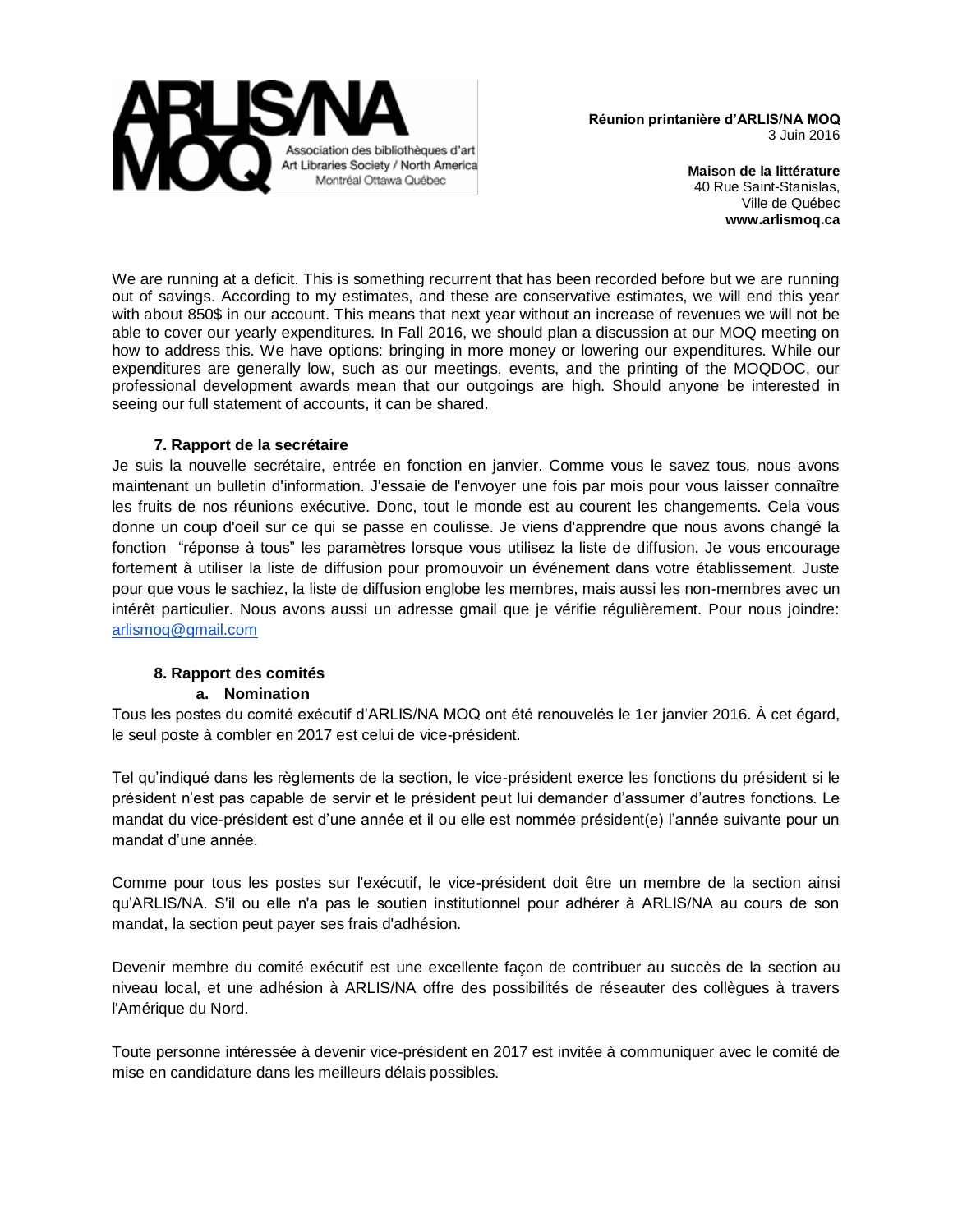

> **Maison de la littérature** 40 Rue Saint-Stanislas, Ville de Québec **www.arlismoq.ca**

John Latour (jwlatour@yahoo.ca) David Sume [\(david.sume@gmail.com\)](mailto:david.sume@gmail.com)

#### **b. Bourses de perfectionnement professionnel**

En fonction des revenus disponibles, le comité en concertation avec les membres de l'exécutif d'ARLIS/MOQ a opté pour un appel de bourses pour les bourses d'adhésion Daphne Dufresne et Marilyn Berger seulement. Les fonds normalement réservés à la bourse de voyage Michelle Gauthier sont reportés à l'année suivante.

Un appel de candidature a été envoyé le 1<sup>er</sup> février 2016 d'une durée d'affichage de deux semaines. Aucune candidature n'a été reçue.

On note deux principaux problèmes qui peuvent être liés au manque de candidats :

- 1- L'appel de candidature a été lancé de façon trop tardive, ainsi les membres avaient déjà payé leur contribution d'abonnement.
- 2- Les coordonnés pour où envoyer le dossier de candidature n'étaient pas inclus dans l'envoi courriel, nécessitant d'aller sur le site web d'ARLIS/MOQ.

Ainsi nous souhaitons consulter les membres d'ARLIS/MOQ lors de la réunion du printemps 2016 pour déterminer ce qu'ils souhaitent pour les bourses d'adhésion Daphne Dufresne et Marilyn Berger :

- 1- Faire un nouvel appel de candidature
- 2- Faire un tirage au sort parmi les membres inscrits
- 3- Reporter les fonds à 2016-2017

Simon Barry Hélène Brousseau Danielle Léger (Membres du comité)

#### **c. MOQDOC**

Le comité de MOQDOC est actuellement composé d'Adèle Flannery, Alan Reed et Jessica Hébert. Nous avons travaillé dur à la recherche de contenu et à l'intégration de nouvelles idées dans la publication. Nous pourrions considérer le dernier numéro une «revue des revues», comme la plupart des articles passent en revue des publications ou des expositions, à l'exception d'un rapport de notre Liaison de chapitre ARLIS NA Rebecca K. Friedman. Nous tenons à remercier sincèrement tous ceux qui ont pris le temps d'écrire des articles à ce sujet; vos contributions réfléchies sont essentielles à la poursuite de MOQDOC.

Je voudrais saisir cette occasion pour annoncer que je vais quitter le comité dès le mois prochain afin de mieux consacrer du temps à mes tâches en tant que VP. Ce fut un privilège de travailler sur cette publication pour les deux dernières années et je ne pouvais pas demander de meilleurs collaborateurs.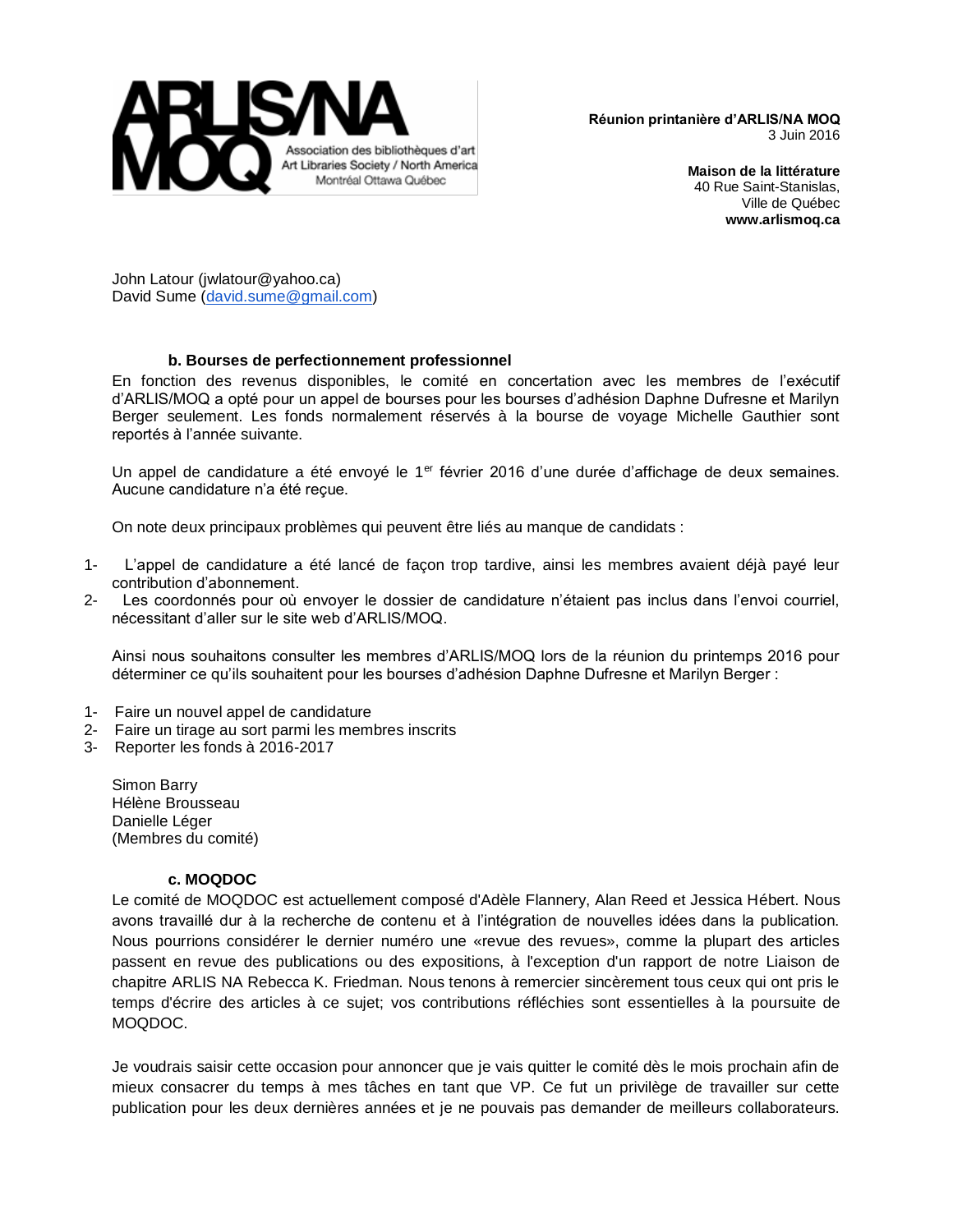

> **Maison de la littérature** 40 Rue Saint-Stanislas, Ville de Québec **www.arlismoq.ca**

Adèle et Alan ont fait un travail remarquable pour MOQDOC et je suis tellement reconnaissante d'avoir été en mesure de travailler avec si belle équipe. Dans cet esprit, le comité est présentement à la recherche de deux nouveaux membres à se joindre à l'automne 2016 question. Je tiens à souligner que nous cherchons un membre francophone pour le comité. Ceux et celles qui ont un talent pour la rédaction et la révision du français, vos talents sont si précieux!

Si quelqu'un est intéressé à se joindre au comité, vous pouvez contacter Alan ou Adèle.

#### **9. Rapport de notre intermédaire ARLIS/NA pour le Canada**

En liaison qu'intermédiaire Arlis/NA canadien, mon rôle est de faire circuler l'information entre les sections canadiennes, et l'éxécutif d'ARLIS/NA.

Je tiens à souligner les six lignes directrices récemment développés par ARLIS/NA. Celles-ci devraient nous aider a aligner nos activités avec les buts de la société:

- Leadership et plaidoyer
- Avancement organisationnel
- Informations professionnels des arts
- Diversité et inclusion
- Innovation et technologie
- Collections et accès

Vous trouverez des définitions plus élaborés de ces points sur le site d'ARLIS/NA: [www.arlisna.org/about/strategic-directions](http://www.arlisna.org/about/strategic-directions)

ARLIS/NA offre nombreuses ressources à ses membres. Je vous encourage de vous inscrire à la liste de diffusion (listserv) d'ARLIS/NA pour trouver et partager des information. Je vous encourage aussi de visiter le site web d'ARLIS/NA. Notre société inclut plusieurs groupes d'intérêt et comités spéciales, et vous êtes fortement encourager de vous joindre - plusieurs Canadiens y participent. Sur le site, il y a un portail d'apprentissage ARLIS/NA sur lequel est diffusé des enregistrements sélectionnés des conférences passées, des webinaires et des activités de perfectionnement professionnel.

L'éxécutif d'ARLIS/NA accepte maintenant des soumissions pour des demandes de fonds pour des projets spécials. \$500 US est disponible pour n'importe quel section qui propose un projet en ligne avec les lignes directrices. Ces projets pourraient inclure, par exemple, des évenements de diffusions et de nouvelles publications.

Pour les nouveaux professionnels, il y a ArLiSNAP, une liste de diffusion spéciale et site web qui met en valeur les emplois et autres d'opportunités. Il y avait un appel tout récemment pour une nouvelle liaison canadienne de ce groupe.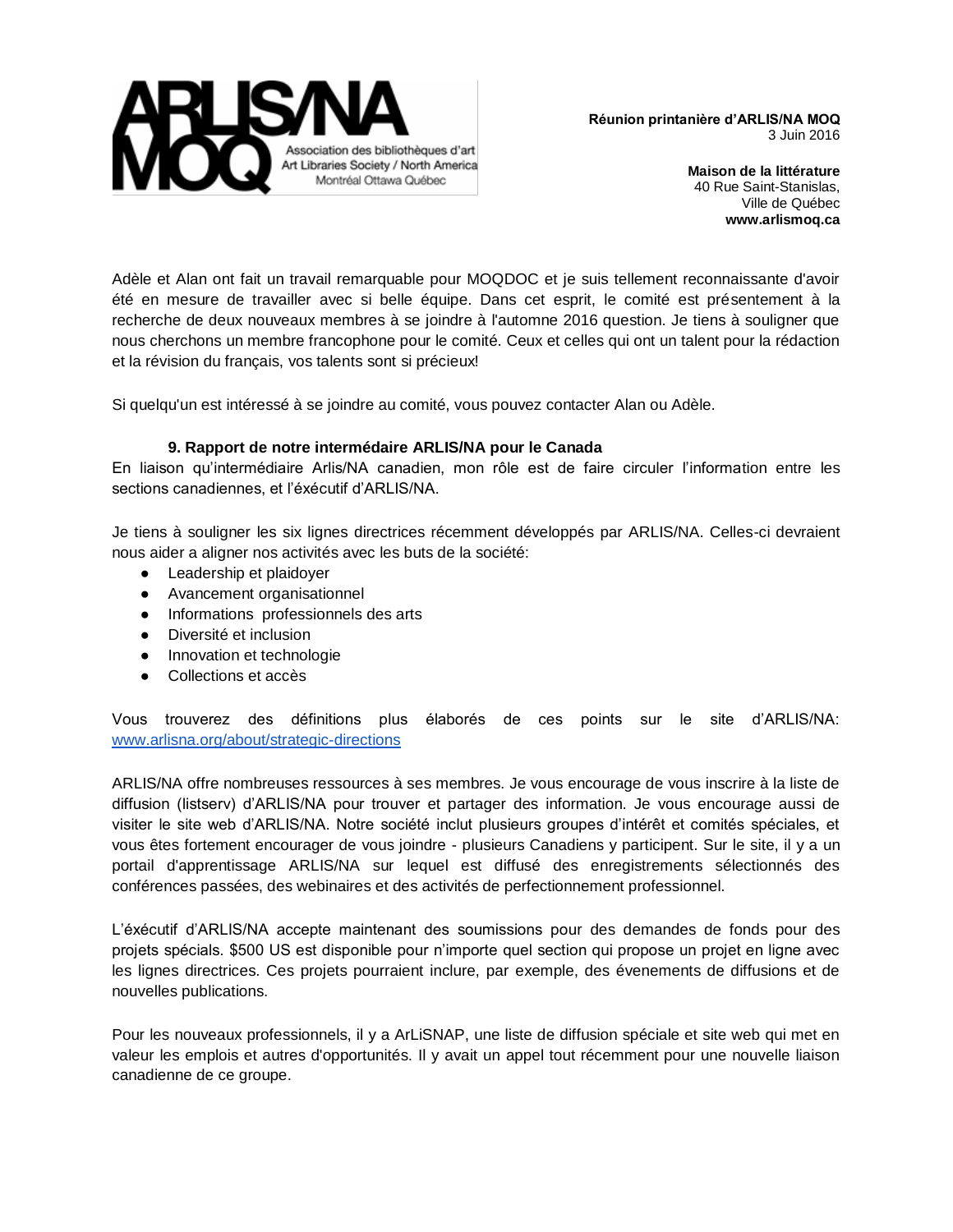

> **Maison de la littérature** 40 Rue Saint-Stanislas, Ville de Québec **www.arlismoq.ca**

# **10. Sujets de discussion**

# **a. État financière et solutions possible (Après le développement professionnel)**

Discussion sur la façon dont notre situation financière actuelle, et en particulier comment cela influence notre capacité à offrir des bourses de perfectionnement professionnel. Pouvons-nous continuer à payer nos bourses, considérant que la façon dont nous fonctionnons mène à un déficit?

Une suggestion est faite pour savoir si nous devrions aborder les bourses différemment, telles que la suppression de la bourse de voyage et en offrant plus de bourses d'adhésion. Toutefois, le consensus général est que la bourse de voyage offert par notre chapitre (1000 \$) est très appréciée et donne à nos membres une véritable occasion d'assister à la conférence ARLIS/NA. Elle devrait donc continuer à être offerte.

Il est à noter que l'appel de candidatures pour les bourses d'adhésion de ce printemps n'a reçu aucune application aux fonds de perfectionnement professionnel de la part des membres. Comment cela peut-il être évité à l'avenir et comment mieux encouragé lesdites applications? Un certain nombre de suggestions sont faites:

- Le timing et de la communication pourraient être améliorées: potentiellement séparer les appels pour les bourses d'adhésion et la bourse de voyage afin d'encourager leur visibilité et conduire à un plus grand nombre d'application.
- La bourse de voyage MOQ devrait être offerte au début de l'automne, à la fin de septembre ou au début d'octobre, et coordonnée avec l'annonce de l'inscription en avance de la conférence ARLIS/NA
- Les bourses d'adhésion pourraient être offertes directement après la réunion de l'automne, comme les adhésions ARLIS/NA et MOQ sont renouvelées chacune en janvier
- S'il n'y a pas de candidats pour les bourses d'adhésion, nous pourrions décider de jumeler ce montant à la bourse de voyage, comme il est rare de 1000 \$ couvrent toutes les dépenses
- Améliorer la communication sur les bourses, en particulier pour les étudiants et nouveaux professionnels, et mettre en évidence les avantages de participer à la conférence ARLIS comme un futur / nouveau professionnel
- Continuer à trouver des moyens pour augmenter les fonds, comme encourager les nouveaux membres (encourageant ainsi les frais d'adhésion).

L'exécutif MOQ discute des plans pour une possible de collecte de fonds à l'automne qui impliquerait un événement de réseautage avec portraits professionnels offerts moyennant des frais. Cette activité de sensibilisation devrait encourager le recrutement de nouveaux membres et servir d'occasion pour le développement professionnel. La taxe est discutée - certains estiment qu'il devrait être plus élevé, certains bas - le bon timing est à nouveau encouragée, en particulier pour attirer les étudiants.